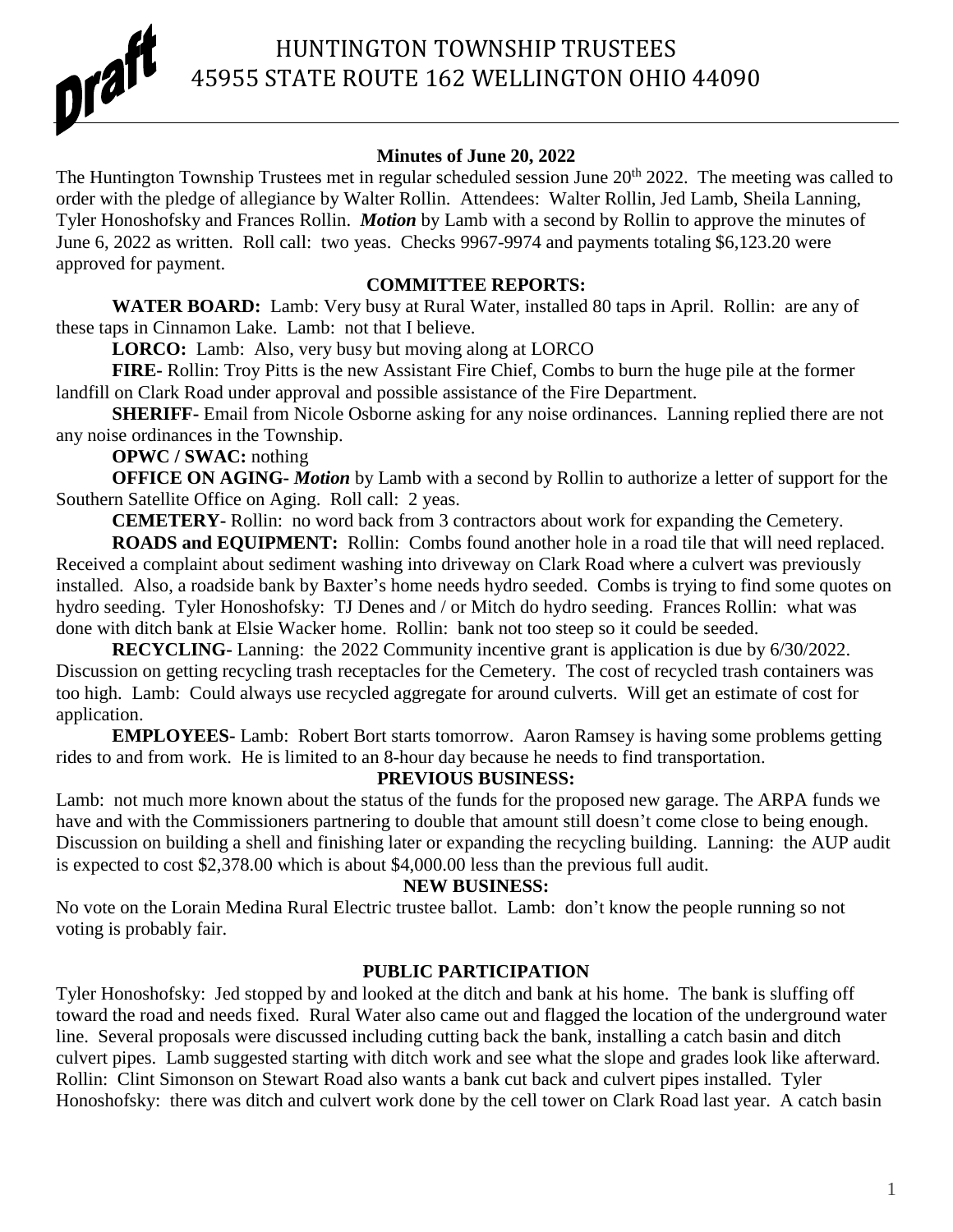# HUNTINGTON TOWNSHIP TRUSTEES 45955 STATE ROUTE 162 WELLINGTON OHIO 44090

was installed on the Richard Smith property at the owner's expense. Lanning: years ago, a catch basin was installed at 25195 Baker Road at the Township's cost.

*Motion* by Rollin with a second by Lamb to adjourn. All favorable, meeting adjourned at 7:52 PM.

Signed Chairman

Attest, Fiscal Officer